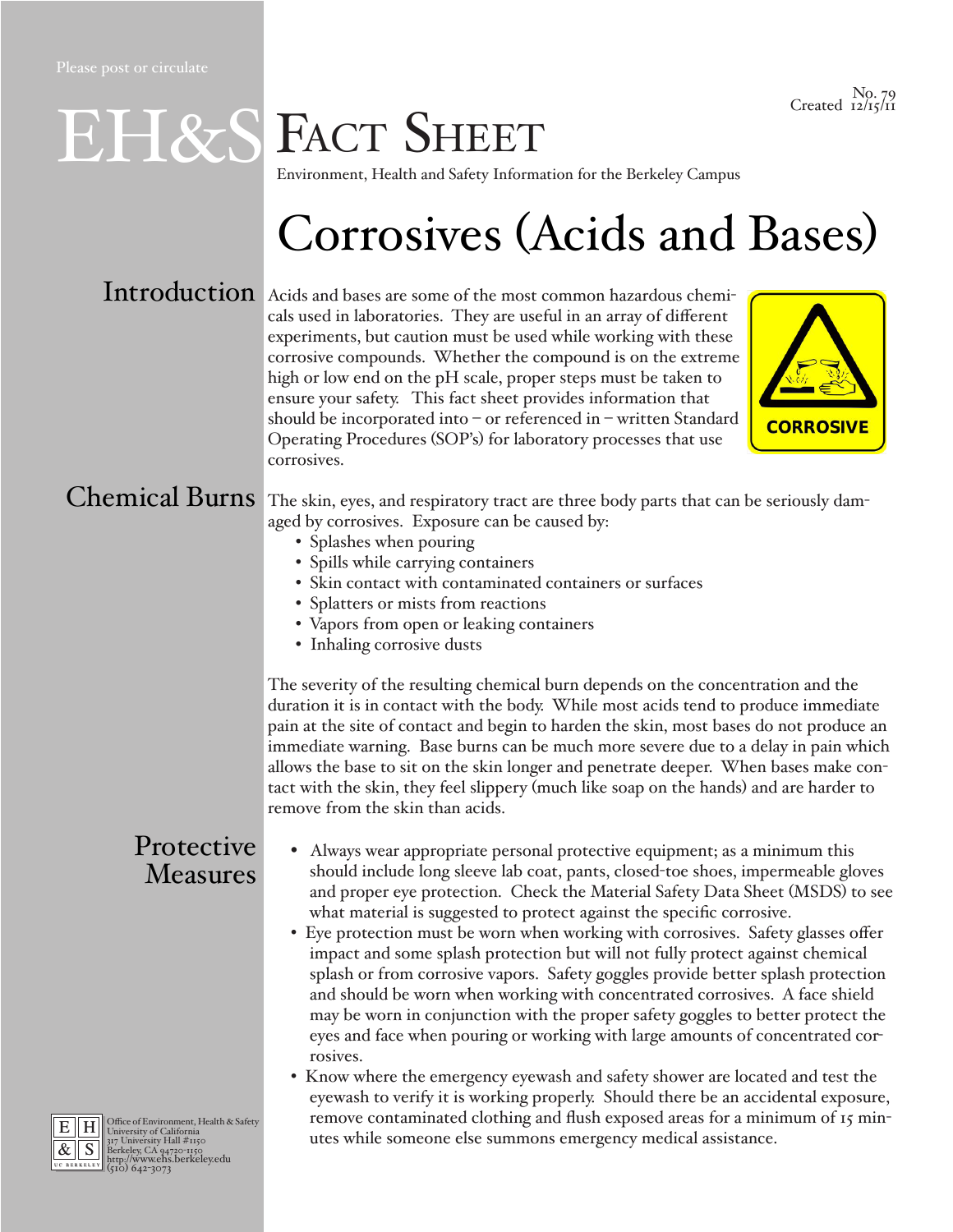- Wear gloves when handling corrosives. Do not immerse your hands in corrosive liquids, use tools. Wear disposable lab gloves for protection against incidental exposures. Wear thicker reusable gloves to clean up spills or if there is likelihood of contact with corrosives. For more guidance on glove selection see [http://www.ehs.](http://www.ehs.berkeley.edu/healthsafety/gloveusage.html) [berkeley.edu/healthsafety/gloveusage.html.](http://www.ehs.berkeley.edu/healthsafety/gloveusage.html)
- Add acid to water, not water to acid; water to acid will cause acid to sputter at surface and will spray droplets of acid.
- Work in a fume hood to protect yourself and others from breathing corrosive vapors, mists or dusts, and position the glass sash between you and the chemical to use it as a shield.
- When working with hydrofluoric acid, keep the calcium gluconate antidote nearby. Follow recommendations described at [http://www.ehs.berkeley.edu/pubs/](http://www.ehs.berkeley.edu/images/ehs/pubs/40hf.pdf) [factsheets/40hf.pdf.](http://www.ehs.berkeley.edu/images/ehs/pubs/40hf.pdf)
- When corrosives are moved from the laboratory, the bottles should be placed in buckets or carriers which act as secondary protective containers. Use bottles that are plastic coated to reduce the chance of an accidental spill. See related requirements at <http://ehs.berkeley.edu/images/ehs/pubs/17transportchem.pdf>.

### Fire Hazards

Although most corrosives are not flammable (glacial acetic acid is one exception), many can react with other corrosives or other chemicals to produce heat which can ignite materials or cause explosions. When working with oxidizing acids like nitric or perchloric acid, extra caution must be taken to avoid contact with organic material because enough heat may be generated to cause ignition. Oxidizing acids (i.e., nitric) in contact with flammable liquids can catch on fire or cause an explosion. Incompatible mixing can generate flammable or toxic gases.

#### Storage



Always properly label containers holding corrosives, including material name and hazard. One must store corrosives on low shelves at least below eye level. Acids and bases should never be stored together because they are incompatible. Mineral acids should be stored separate from organic acids, and oxidizing acids should be stored separate from nonoxidizing acids. Organic acids (i.e., acetic and formic acid) can be stored with flammables. One should check the MSDS to see what chemicals are incompatible. The following chart is not all-encompassing, but it displays some of the incompatibilities with some common acids and bases.

| <b>Acid/Base</b>                  | Is incompatible and should not be mixed or<br>stored with:                                                                                                                                                                               |
|-----------------------------------|------------------------------------------------------------------------------------------------------------------------------------------------------------------------------------------------------------------------------------------|
| <b>Acetic Acid</b>                | Chromic acid, nitric acid, hydroxyl compounds, ethylene glycol,<br>perchloric acid, peroxides, permanganates.                                                                                                                            |
| Ammonia/Ammonia<br>hydroxide      | Ammonia forms explosive mixtures with oxygen, chlorine,<br>bromine, fluorine, iodine, mercury, platinum and silver. Avoid<br>contact with copper, aluminum, and their alloys. Avoid contact<br>with sodium hydroxide, iron, and cadmium. |
| Bleach (sodium hypo-<br>chlorite) | Acids, ammonia, drain cleaners.                                                                                                                                                                                                          |

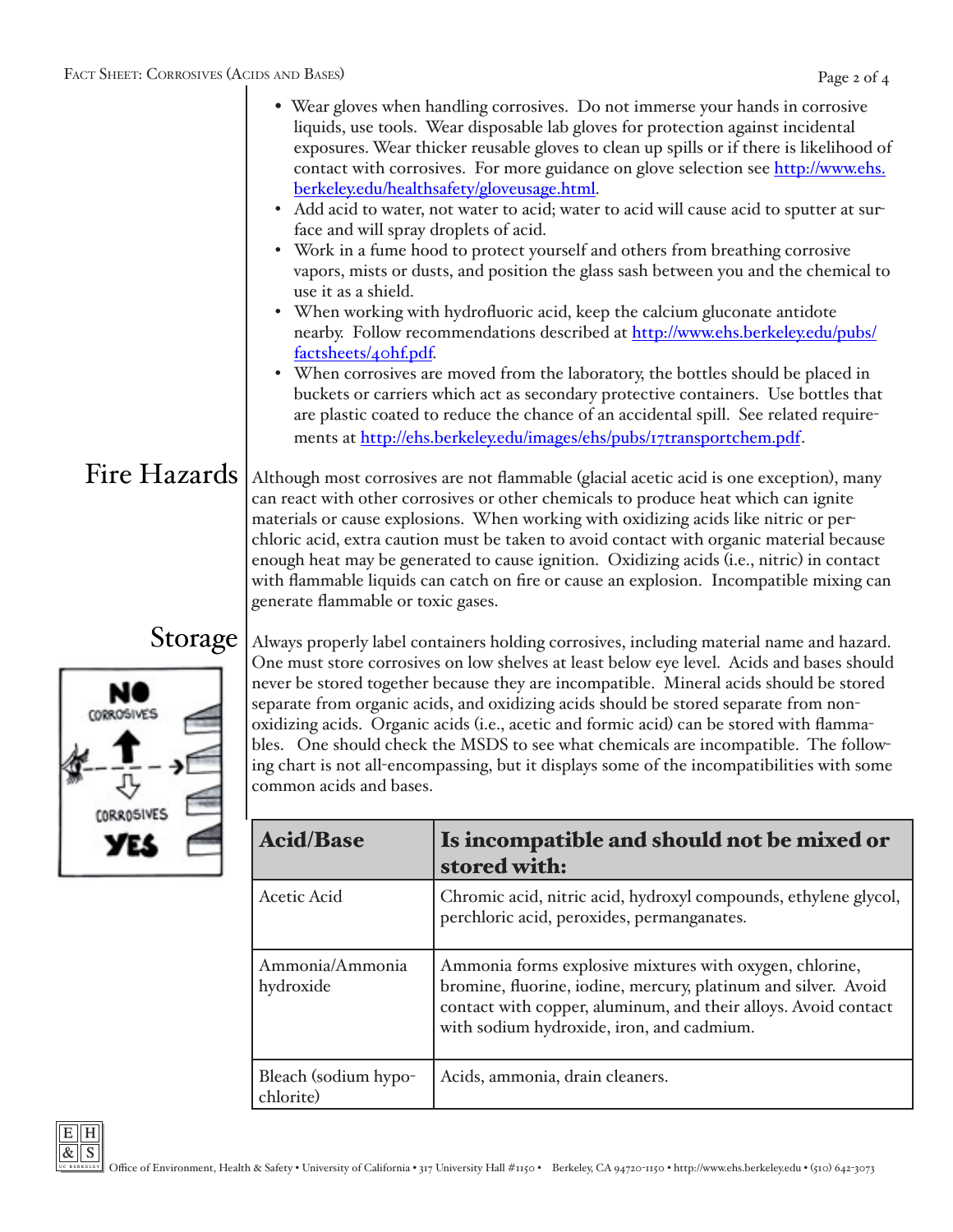| Hydrochloric acid   | Incompatible with amines, aluminum, ammonium hydroxide,<br>calcium phosphide, isocyanates, metal acetylides, metal car-<br>bides, organic anhydrides, perchloric acid, sulfuric acid, vinyl ac-<br>etate, and other materials. Inorganic acids generate flammable<br>and/or toxic gases in contact with cyanides, dithiocarbamates,<br>isocyanates, mercaptans, nitrides, nitriles, sulfides, and strong<br>reducing agents. Additional gas-generating reactions occur with<br>sulfites, nitrites, thiosulfates (to give H2S and SO3), dithionites<br>(SO <sub>2</sub> ), and carbonates.                                                                                                                                                                                                                                                                                                                                                                                                                                                                                                                                                       |
|---------------------|-------------------------------------------------------------------------------------------------------------------------------------------------------------------------------------------------------------------------------------------------------------------------------------------------------------------------------------------------------------------------------------------------------------------------------------------------------------------------------------------------------------------------------------------------------------------------------------------------------------------------------------------------------------------------------------------------------------------------------------------------------------------------------------------------------------------------------------------------------------------------------------------------------------------------------------------------------------------------------------------------------------------------------------------------------------------------------------------------------------------------------------------------|
| Nitric acid         | Reacts with water or steam to form toxic and corrosive nitrous<br>fumes. Reacts violently with reducing agents, bases, combus-<br>tible materials, finely dispersed or powdered metals and metal<br>alloys, acetic anhydride, acetone, acetylene, acrolein, acryloni-<br>trile, alcohols, aliphatic amines, allyl chloride, ammonia, aniline,<br>organic solvents, and many other substances and materials.                                                                                                                                                                                                                                                                                                                                                                                                                                                                                                                                                                                                                                                                                                                                     |
| Potassium hydroxide | Acids, organic materials, metals, and moisture.                                                                                                                                                                                                                                                                                                                                                                                                                                                                                                                                                                                                                                                                                                                                                                                                                                                                                                                                                                                                                                                                                                 |
| Sodium Carbonate    | Acids, strong bases, strong oxidizers, fluorine, aluminum, zinc,<br>phosphorous pentoxide.                                                                                                                                                                                                                                                                                                                                                                                                                                                                                                                                                                                                                                                                                                                                                                                                                                                                                                                                                                                                                                                      |
| Sodium hydroxide    | Organic compounds, flammable liquids, nitro methane, and<br>nitrous compounds.                                                                                                                                                                                                                                                                                                                                                                                                                                                                                                                                                                                                                                                                                                                                                                                                                                                                                                                                                                                                                                                                  |
| Sulfuric acid       | Potassium chlorate, potassium perchlorate, potassium perman-<br>ganate (similar compounds of light metals, such as sodium and<br>lithium). Reacts, possibly causing ignition or explosion, with<br>many substances, including non-oxidizing mineral acids, organic<br>acids, bases, reducing agents, acetic anhydride, acetone, ace-<br>tonitrile, acrolein, acrylates, acrylonitrile, alcohols, aldehydes,<br>alkylene oxides, ammonium hydroxide, bromine pentafluoride,<br>butyraldehyde, carbides, chlorates, chlorosulfonic acid, cresols,<br>cuprous nitride, diisobutylene, ethylene cyanohydrin, ethylene<br>diamine, ethylene glycol, ethyleneimine, fulminates, glycols, hy-<br>drochloric acid, iodine heptafluoride, iron, isocyanates, ketones,<br>lithium silicide, mercuric nitride, 2-methyllactonitrile, powdered<br>metals, nitric acid, nitrotoluene, pentasilver, perchloric acid,<br>phenols, phosphorus, picrates, potassium chlorate, potassium<br>permanganate, propylene oxide, pyridine, rubidium acetylene,<br>silver permanganate, sodium, sodium chlorate, sodium hydrox-<br>ide, styrene monomer, zinc phosphide. |